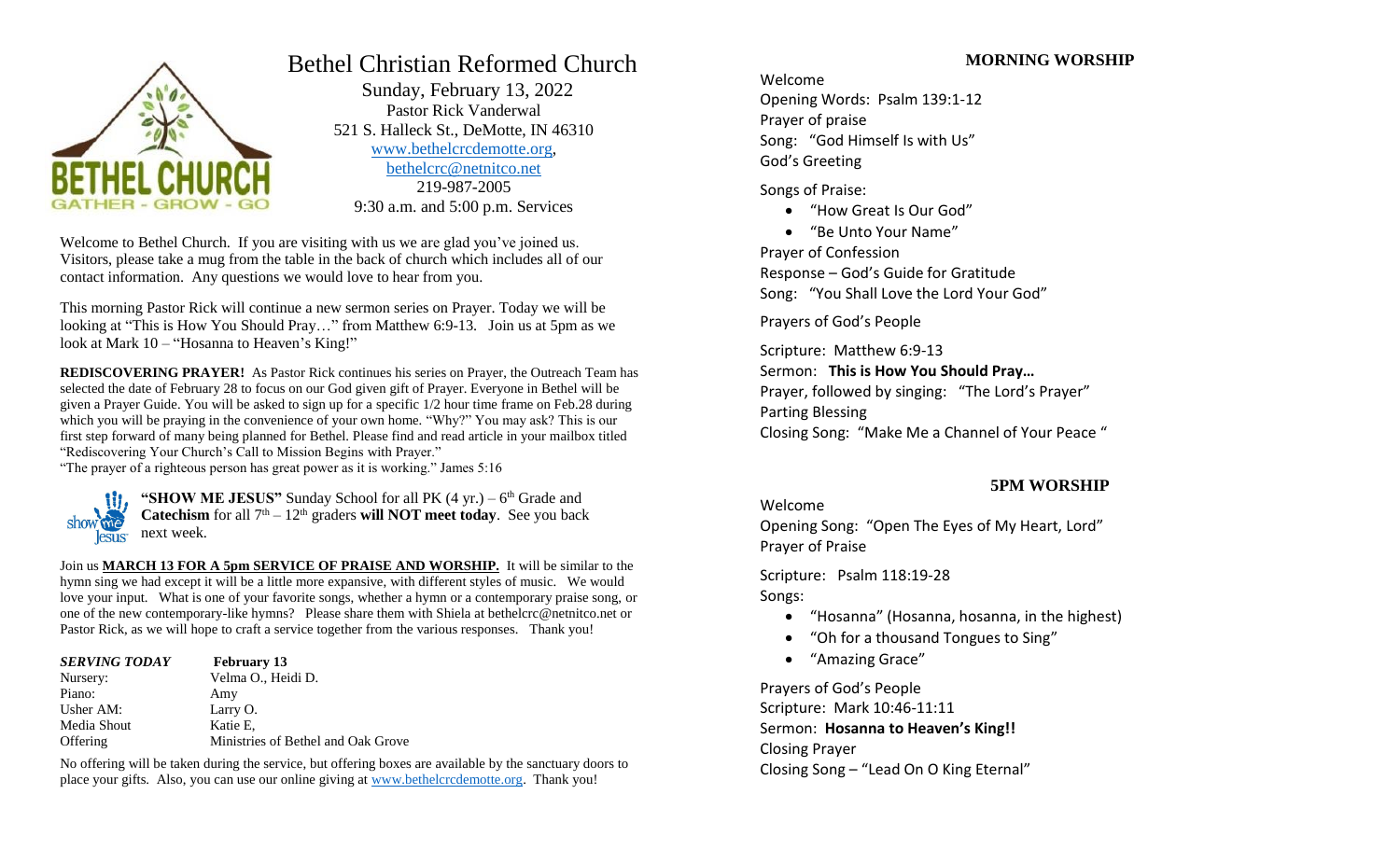#### *CHURCH FAMILY – Please keep in prayer:*

- Congratulations to Jeremy and Laura Visscher as they welcomed little Esme Joy into the world. Esme was born Friday, February 4 and we rejoice that mom and daughter (as well as dad and siblings) are doing well! We praise God for the gift of new life!!
- Elmer VM, Rich K, John B., Bill VW

The Synod of the Christian Reformed Church will meet this June for the first time in 3 years due to the pandemic, and will be discussing various weighty issues, including the human sexuality report. Please be in prayer, even now already, for Synod, for the time that it meets (June 10-June 16), for the delegates as they are chosen and as they prepare, and for the Holy Spirit's leading and discernment so that the Church will remain faithful to Scripture and to her Lord and Savior.

#### *MEETINGS & ACTIVITIES THIS WEEK*

| Tuesday   |             | 1:30pm Ladies Afternoon Bible Study        |
|-----------|-------------|--------------------------------------------|
| Wednesday |             | 9:30am Coffee Break                        |
|           |             | 1:00pm Phil's Friends at Connection Center |
|           | 6:30pm GEMS |                                            |
|           |             | 7:00pm Worship Team                        |

#### *SERVING NEXT WEEK* **February 20**

| Nursery:    | Kim K., Brenda V.                             |
|-------------|-----------------------------------------------|
| Piano:      | Marla                                         |
| Usher AM:   | Steve R.                                      |
| Media Shout | Katie E.                                      |
| Offering    | Ministries of Bethel and Capital Improvements |

#### *ANNOUNCEMENTS*

**LADIES AFTERNOON BIBLE STUDY** will meet on Tuesday, February 15 at 1:30pm at the home of Dianne D.V. We will be studying lesson 8 – Friendship Evangelism.

**COFFEE BREAK** meets on Wednesday's from 9:30am-11am. We are doing a study called "Discover Comfort" helping us to learn from various passages what God's Word has to say about suffering. Nursery is provided!

**PHIL'S FRIENDS**- Connection Center-Wednesday, February 16 - 1:00-3:00.

**GEMS** meets this week Wednesday at First CRC from 6:30pm-8pm.

**WORSHIP TEAM** will meet this week Wednesday at 7pm.

We are looking for a new **Nursery Coordinator** caring for our little ones. Any questions about what it involves please talk to Stephanie.

There is a **SIGN-UP ON THE ROUND TABLE** in the back of church if you would like to bring cookies/snack for our coffee fellowship time after the am worship. Questions see Steph.

### *SCHOOL ANNOUNCEMENTS*

#### **Restored Resale Inc.**

Restored Resale, a DMCS partner, is in desperate need of volunteers and monetary donations to get the store up and running. They have a great many needs to meet, so please consider how you may be able to help them. Contact them at [RestoredResaleInc@gmail.com](mailto:RestoredResaleInc@gmail.com) to find out more and get involved. Thank you!

#### **DMC JOB OPENINGS FOR 2022-2023**

#### **2nd, 3rd, and 5th Grade Teaching Positions for 2022-2023**

DeMotte Christian Schools, Inc. is accepting applications for a full-time second grade teacher. Applicants should hold at least a baccalaureate degree in elementary education from an accredited college or university and be an active member of a church with a Reformed persuasion. Although not a requirement, it is preferred that candidates possess leadership qualities or a special education background. Opportunities to lead extracurricular activities or athletics are also available. Position will be posted until filled.

#### **Junior High Science Teaching Position for 2022-2023**

DeMotte Christian Schools, Inc. is accepting applications for a full-time Junior High Science teacher. Applicants should hold at least a baccalaureate degree in secondary education from an accredited college or university and be an active member of a church with a Reformed persuasion. Although not a requirement, it is preferred that candidates possess leadership qualities or a special education background. Opportunities to lead extracurricular activities or athletics are also available. Position will be posted until filled.

Contact: Mr. Dan Weaver DeMotte Christian Grade School Email: [dweaver@dmcsemail.org](mailto:dweaver@dmcsemail.org) Phone: 219.987.3721

#### **DMCS JOB OPPORTUNITIES**

DeMotte Christian Schools, Inc is accepting applications for a part time bookkeeper with potential for fulltime. Responsibilities include accounts payable, accounts receivable, payroll, etc. Quickbooks experience is a plus but not necessary. Submit applications(found at www.demottechristianschools.org) To Mr. Hucks at lhucks@dmcsemail.org.

DMCS is looking to create a list of **substitute custodians** if any of our current custodians need additional help or are absent. If you are interested, please contact Superintendent Hucks at lhucks@dmcsemail.org.

Do you have a CDL with a passenger endorsement, or are you interested in obtaining one? DMCS is in need of **bus drivers** for the winter sports season and 2nd semester! For more details, contact Jill Struble at [jstruble@dmcsemail.org.](mailto:jstruble@dmcsemail.org)

# **HIGH SCHOOL EMPLOYMENT OPPORTUNITIES**

#### **High School English Teacher**

The applicant should be passionate about teaching English to students from a Reformed perspective. The applicant would teach classes including, but not limited to Composition, Literature, Speech, Film Literature, and Writing at the high school levels. The applicant should have a baccalaureate degree from an accredited college or university. If interested, complete an application (found at demottechristianschools.org) and submit it to the contact below.